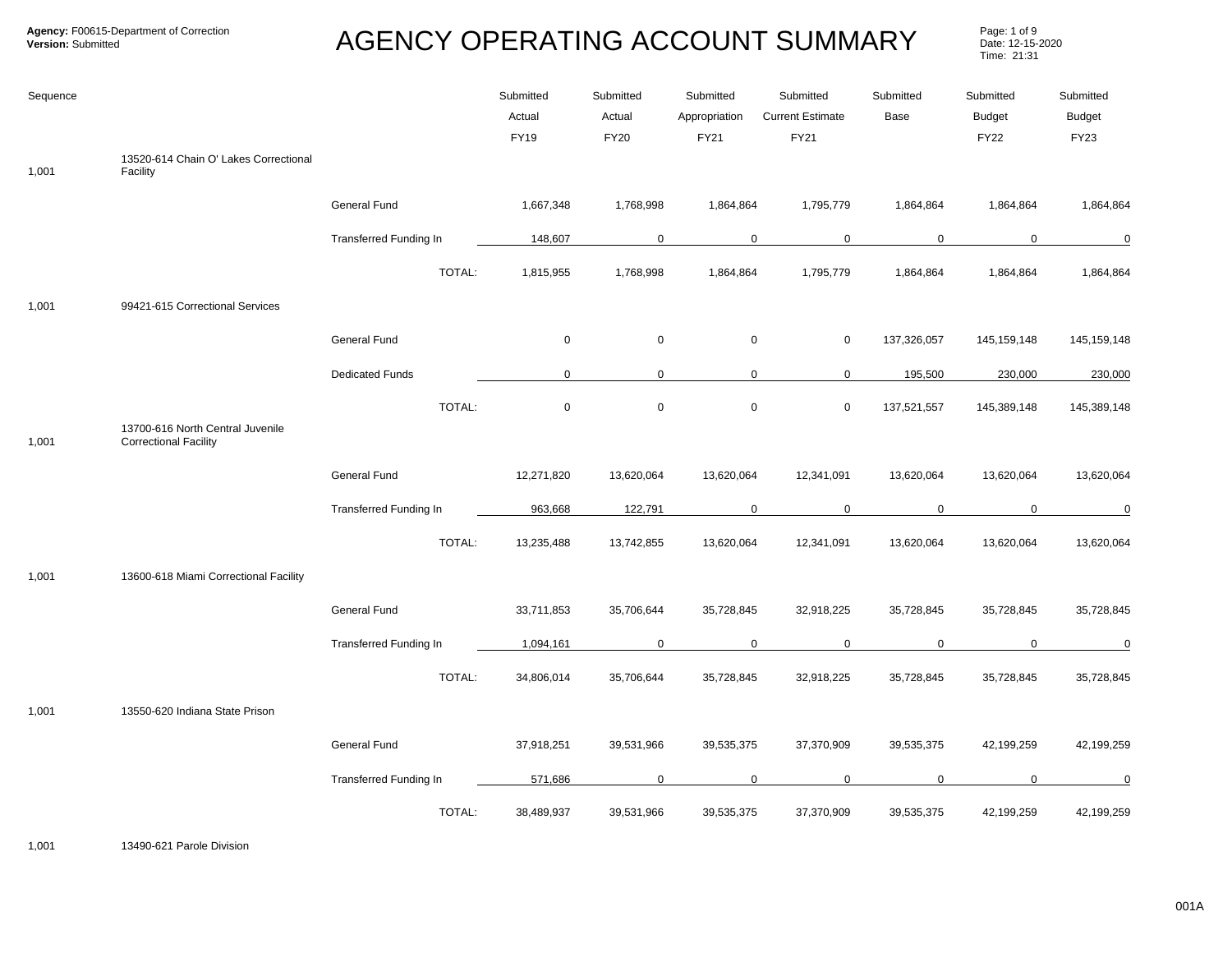Page: 2 of 9<br>Date: 12-15-2020 Time: 21:31

| Sequence |                                             |                               | Submitted<br>Actual<br>FY19 | Submitted<br>Actual<br>FY20 | Submitted<br>Appropriation<br>FY21 | Submitted<br><b>Current Estimate</b><br>FY21 | Submitted<br>Base | Submitted<br><b>Budget</b><br><b>FY22</b> | Submitted<br><b>Budget</b><br>FY23 |
|----------|---------------------------------------------|-------------------------------|-----------------------------|-----------------------------|------------------------------------|----------------------------------------------|-------------------|-------------------------------------------|------------------------------------|
|          |                                             | General Fund                  | 11,740,927                  | 12,692,578                  | 12,902,409                         | 14,056,223                                   | 12,902,409        | 13,810,281                                | 13,810,281                         |
|          |                                             | <b>Transferred Funding In</b> | 806,151                     | 1,243,471                   |                                    | $\mathbf 0$<br>$\mathbf 0$                   | $\mathbf 0$       | $\mathbf 0$                               | $\mathbf 0$                        |
| 1,001    | 41714-622 South Bend Work Release<br>Center | TOTAL:                        | 12,547,078                  | 13,936,049                  | 12,902,409                         | 14,056,223                                   | 12,902,409        | 13,810,281                                | 13,810,281                         |
|          |                                             | General Fund                  | 2,119,910                   | 2,315,279                   | 2,338,666                          | 2,161,653                                    | 1,988,666         | 2,171,865                                 | 2,171,865                          |
|          |                                             | <b>Dedicated Funds</b>        | 350,000                     | 359,788                     | 359,788                            | 359,788                                      | 655,820           | 655,820                                   | 655,820                            |
|          |                                             | <b>Transferred Funding In</b> | $\mathbf 0$                 | 195,169                     |                                    | $\mathbf 0$<br>$\mathbf 0$                   | 0                 | 0                                         | $\mathbf 0$                        |
|          | 13450-623 Heritage Trail Correctional       | TOTAL:                        | 2,469,910                   | 2,870,236                   | 2,698,454                          | 2,521,441                                    | 2,644,486         | 2,827,685                                 | 2,827,685                          |
| 1,001    | Facility                                    |                               |                             |                             |                                    |                                              |                   |                                           |                                    |
|          |                                             | General Fund                  | 10,279,836                  | 8,738,511                   | 8,738,507                          | 11,384,057                                   | 8,738,507         | 8,738,507                                 | 8,738,507                          |
|          |                                             | <b>Transferred Funding In</b> | 1,666,822                   | 1,334,440                   | $\mathbf 0$                        | $\mathbf 0$                                  | $\mathbf 0$       | $\mathbf 0$                               | 0                                  |
|          |                                             | TOTAL:                        | 11,946,658                  | 10,072,951                  | 8,738,507                          | 11,384,057                                   | 8,738,507         | 8,738,507                                 | 8,738,507                          |
| 1,001    | 13610-630 Pendleton Correctional Facility   |                               |                             |                             |                                    |                                              |                   |                                           |                                    |
|          |                                             | General Fund                  | 33,997,930                  | 35,718,872                  | 35,828,762                         | 32,297,088                                   | 35,828,762        | 38,291,161                                | 38,291,161                         |
|          |                                             | Transferred Funding In        | 877,213                     | 0                           |                                    | $\mathbf 0$<br>$\mathbf 0$                   | $\mathbf 0$       | $\mathbf 0$                               | 0                                  |
|          |                                             | TOTAL:                        | 34,875,143                  | 35,718,872                  | 35,828,762                         | 32,297,088                                   | 35,828,762        | 38,291,161                                | 38,291,161                         |
| 1,001    | 13620-635 Correctional Industrial Facility  |                               |                             |                             |                                    |                                              |                   |                                           |                                    |
|          |                                             | General Fund                  | 20,996,516                  | 22,169,638                  | 22,180,128                         | 20,952,406                                   | 22,180,128        | 23,810,745                                | 23,810,745                         |
|          |                                             | <b>Transferred Funding In</b> | 558,566                     | 0                           |                                    | $\mathbf 0$<br>$\mathbf 0$                   | 0                 | 0                                         | 0                                  |
|          |                                             | TOTAL:                        | 21,555,082                  | 22,169,638                  | 22,180,128                         | 20,952,406                                   | 22,180,128        | 23,810,745                                | 23,810,745                         |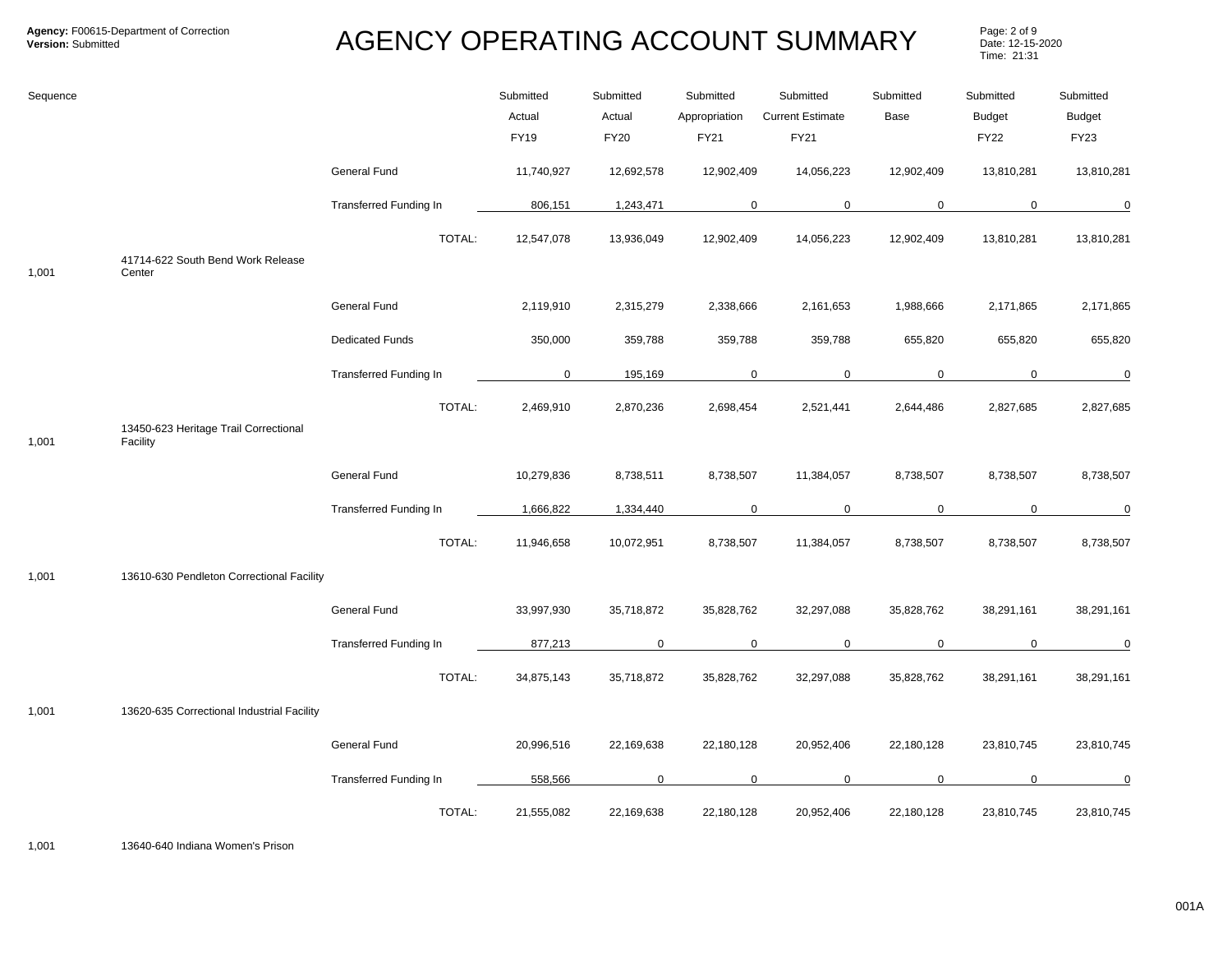Page: 3 of 9<br>Date: 12-15-2020 Time: 21:31

| Sequence |                                                              |                               | Submitted<br>Actual<br><b>FY19</b> | Submitted<br>Actual<br><b>FY20</b> | Submitted<br>Appropriation<br>FY21 | Submitted<br><b>Current Estimate</b><br>FY21 | Submitted<br>Base | Submitted<br><b>Budget</b><br><b>FY22</b> | Submitted<br><b>Budget</b><br>FY23 |
|----------|--------------------------------------------------------------|-------------------------------|------------------------------------|------------------------------------|------------------------------------|----------------------------------------------|-------------------|-------------------------------------------|------------------------------------|
|          |                                                              | General Fund                  | 11,933,001                         | 13,107,743                         | 13,354,564                         | 13,039,588                                   | 13,354,564        | 14,298,465                                | 14,298,465                         |
|          |                                                              | <b>Transferred Funding In</b> | 1,052,760                          | 0                                  | $\mathbf 0$                        | $\mathbf 0$                                  | $\mathbf 0$       | $\mathbf 0$                               | $\mathbf 0$                        |
|          |                                                              | TOTAL:                        | 12,985,761                         | 13,107,743                         | 13,354,564                         | 13,039,588                                   | 13,354,564        | 14,298,465                                | 14,298,465                         |
| 1,001    | 13650-645 New Castle Correctional Facility                   |                               |                                    |                                    |                                    |                                              |                   |                                           |                                    |
|          |                                                              | General Fund                  | 44,604,362                         | 42,052,046                         | 42,034,650                         | 42,627,570                                   | 42,034,650        | 42,034,650                                | 42,034,650                         |
|          |                                                              | <b>Transferred Funding In</b> | 454,589                            | 437,193                            | $\mathbf 0$                        | $\mathbf 0$                                  | $\mathbf 0$       | $\mathbf 0$                               | 0                                  |
|          |                                                              | TOTAL:                        | 45,058,951                         | 42,489,239                         | 42,034,650                         | 42,627,570                                   | 42,034,650        | 42,034,650                                | 42,034,650                         |
| 1,001    | 13670-650 Putnamville Correctional Facility                  |                               |                                    |                                    |                                    |                                              |                   |                                           |                                    |
|          |                                                              | General Fund                  | 31,369,316                         | 33,755,450                         | 33,767,472                         | 31,347,280                                   | 33,767,472        | 36,192,143                                | 36,192,143                         |
|          |                                                              | Transferred Funding In        | 1,485,851                          | $\mathbf 0$                        | $\mathbf 0$                        | $\mathbf 0$                                  | $\mathbf 0$       | 0                                         | $\overline{0}$                     |
|          | 13680-655 Pendleton Juvenile Correctional                    | TOTAL:                        | 32,855,167                         | 33,755,450                         | 33,767,472                         | 31,347,280                                   | 33,767,472        | 36,192,143                                | 36,192,143                         |
| 1,001    | Facility                                                     |                               |                                    |                                    |                                    |                                              |                   |                                           |                                    |
|          |                                                              | General Fund                  | 17,277,134                         | 17,883,840                         | 17,893,101                         | 15,562,972                                   | 17,893,101        | 19,221,185                                | 19,221,185                         |
|          |                                                              | <b>Transferred Funding In</b> | 95,771                             | $\mathbf 0$                        | $\mathbf 0$                        | $\mathbf 0$                                  | $\mathbf 0$       | $\mathbf 0$                               | $\mathbf 0$                        |
| 1,001    | 13710-660 Indianapolis Re-Entry<br><b>Education Facility</b> | TOTAL:                        | 17,372,905                         | 17,883,840                         | 17,893,101                         | 15,562,972                                   | 17,893,101        | 19,221,185                                | 19,221,185                         |
|          |                                                              | <b>General Fund</b>           | 7,203,720                          | $\mathbf 0$                        | $\boldsymbol{0}$                   | 713,686                                      | $\mathsf 0$       | 700,000                                   | 700,000                            |
|          |                                                              | <b>Transferred Funding In</b> | 0                                  | 656,623                            | $\mathbf 0$                        | $\mathbf 0$                                  | $\mathbf 0$       | 0                                         | $\mathbf 0$                        |
| 1,001    | 13720-661 LaPorte Juvenile Correctional<br>Facility          | TOTAL:                        | 7,203,720                          | 656,623                            | $\mathsf 0$                        | 713,686                                      | $\mathbf 0$       | 700,000                                   | 700,000                            |
|          |                                                              | <b>General Fund</b>           | 3,880,237                          | 4,330,946                          | 4,505,910                          | 4,307,223                                    | 4,505,910         | 4,505,910                                 | 4,505,910                          |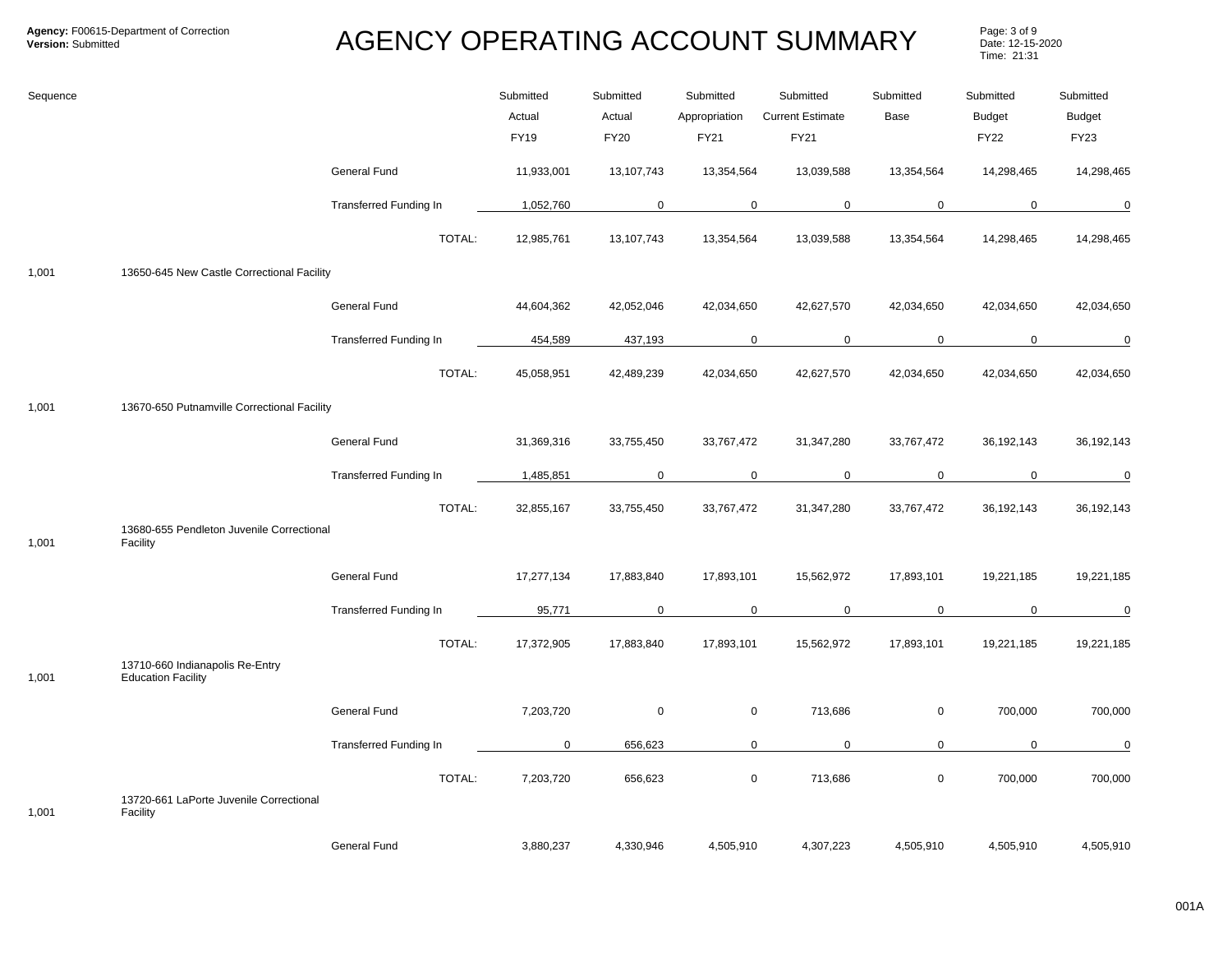Page: 4 of 9<br>Date: 12-15-2020 Time: 21:31

| Sequence |                                                     |                               | Submitted<br>Actual<br><b>FY19</b> | Submitted<br>Actual<br><b>FY20</b> | Submitted<br>Appropriation<br>FY21 | Submitted<br><b>Current Estimate</b><br>FY21 | Submitted<br>Base | Submitted<br><b>Budget</b><br><b>FY22</b> | Submitted<br><b>Budget</b><br><b>FY23</b> |
|----------|-----------------------------------------------------|-------------------------------|------------------------------------|------------------------------------|------------------------------------|----------------------------------------------|-------------------|-------------------------------------------|-------------------------------------------|
|          |                                                     | <b>Transferred Funding In</b> | 500,333                            | 0                                  | $\mathbf 0$                        | $\mathbf 0$                                  | $\mathbf 0$       | $\mathbf 0$                               | $\mathbf 0$                               |
| 1,001    | 13730-665 Wabash Valley Correctional<br>Facility    | TOTAL:                        | 4,380,570                          | 4,330,946                          | 4,505,910                          | 4,307,223                                    | 4,505,910         | 4,505,910                                 | 4,505,910                                 |
|          |                                                     | General Fund                  | 40,035,735                         | 43,850,271                         | 43,871,737                         | 42,461,482                                   | 43,871,737        | 46,998,687                                | 46,998,687                                |
|          |                                                     | <b>Transferred Funding In</b> | 2,620,010                          | $\mathbf 0$                        | $\mathbf 0$                        | $\mathbf 0$                                  | $\mathbf 0$       | $\mathbf 0$                               | $\mathbf 0$                               |
|          |                                                     | TOTAL:                        | 42,655,745                         | 43,850,271                         | 43,871,737                         | 42,461,482                                   | 43,871,737        | 46,998,687                                | 46,998,687                                |
| 1,001    | 13740-667 Madison Correctional Facility             |                               |                                    |                                    |                                    |                                              |                   |                                           |                                           |
|          |                                                     | General Fund                  | 11,173,738                         | 12,471,444                         | 12,491,687                         | 12,812,316                                   | 12,491,687        | 13,369,949                                | 13,369,949                                |
|          |                                                     | Transferred Funding In        | 949,008                            | 706,779                            | $\mathbf 0$                        | $\mathbf 0$                                  | $\mathbf 0$       | $\mathbf 0$                               | $\overline{0}$                            |
| 1,001    | 14535-672 Madison Juvenile Correctional<br>Facility | TOTAL:                        | 12,122,746                         | 13,178,223                         | 12,491,687                         | 12,812,316                                   | 12,491,687        | 13,369,949                                | 13,369,949                                |
|          |                                                     | General Fund                  | 6,156,909                          | $\mathsf 0$                        | $\boldsymbol{0}$                   | $\mathsf{O}\xspace$                          | $\mathsf 0$       | $\mathbf 0$                               | $\Omega$                                  |
| 1,001    | 13760-675 Branchville Correctional Facility         |                               |                                    |                                    |                                    |                                              |                   |                                           |                                           |
|          |                                                     | General Fund                  | 17,481,282                         | 18,393,369                         | 18,419,809                         | 17,673,398                                   | 18,419,809        | 19,704,237                                | 19,704,237                                |
|          |                                                     | <b>Transferred Funding In</b> | 568,942                            | $\mathbf 0$                        | $\mathbf 0$                        | $\mathbf 0$                                  | $\mathbf 0$       | 0                                         | $\mathbf 0$                               |
|          |                                                     | TOTAL:                        | 18,050,224                         | 18,393,369                         | 18,419,809                         | 17,673,398                                   | 18,419,809        | 19,704,237                                | 19,704,237                                |
| 1,001    | 13780-680 Westville Correctional Facility           |                               |                                    |                                    |                                    |                                              |                   |                                           |                                           |
|          |                                                     | General Fund                  | 45,986,536                         | 47,379,252                         | 47,854,634                         | 44,125,180                                   | 47,854,634        | 51,275,569                                | 51,275,569                                |
|          |                                                     | Transferred Funding In        | 550,017                            | 854,639                            | 0                                  | $\mathsf 0$                                  | $\mathsf 0$       | $\mathsf{O}$                              | $\mathsf 0$                               |
|          |                                                     | TOTAL:                        | 46,536,553                         | 48,233,891                         | 47,854,634                         | 44,125,180                                   | 47,854,634        | 51,275,569                                | 51,275,569                                |

for Women No Funding Type 0 0 0 0 0 0 0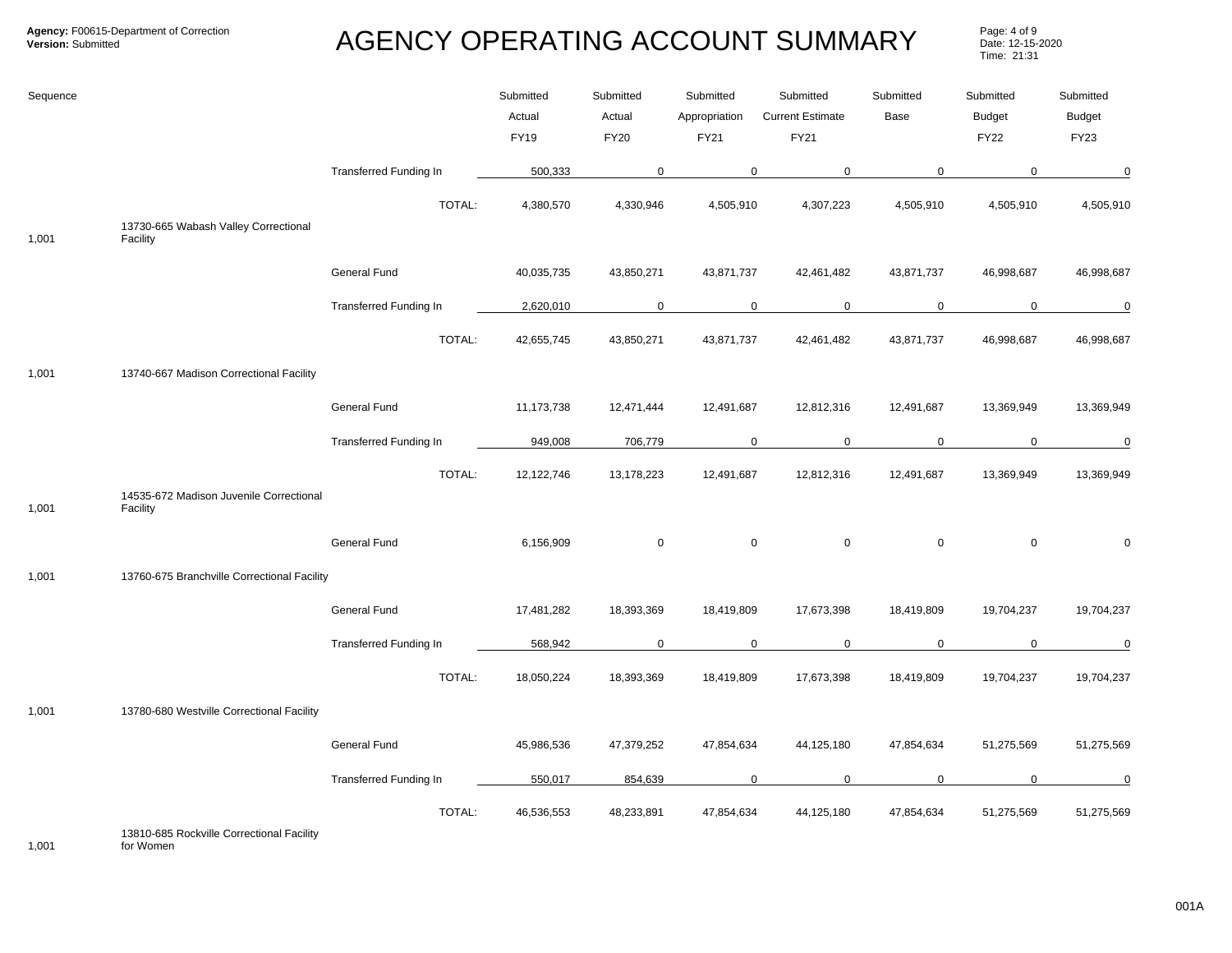Page: 5 of 9<br>Date: 12-15-2020 Time: 21:31

| Sequence |                                              |                               | Submitted<br>Actual<br><b>FY19</b> | Submitted<br>Actual<br><b>FY20</b> | Submitted<br>Appropriation<br>FY21 | Submitted<br><b>Current Estimate</b><br>FY21 | Submitted<br>Base | Submitted<br><b>Budget</b><br><b>FY22</b> | Submitted<br><b>Budget</b><br><b>FY23</b> |
|----------|----------------------------------------------|-------------------------------|------------------------------------|------------------------------------|------------------------------------|----------------------------------------------|-------------------|-------------------------------------------|-------------------------------------------|
|          |                                              | General Fund                  | 16,093,475                         | 17,340,199                         | 17,374,570                         | 17,271,130                                   | 17,374,570        | 18,596,713                                | 18,596,713                                |
|          |                                              | Transferred Funding In        | 845,236                            | $\mathbf 0$                        | $\mathbf 0$                        | $\mathbf 0$                                  | $\mathbf 0$       | $\mathbf 0$                               | 0                                         |
|          |                                              | TOTAL:                        | 16,938,711                         | 17,340,199                         | 17,374,570                         | 17,271,130                                   | 17,374,570        | 18,596,713                                | 18,596,713                                |
| 1,001    | 13840-690 Plainfield Correctional Facility   |                               |                                    |                                    |                                    |                                              |                   |                                           |                                           |
|          |                                              | General Fund                  | 23,380,723                         | 26,064,173                         | 26,104,977                         | 24,937,742                                   | 26,104,977        | 27,909,948                                | 27,909,948                                |
|          |                                              | <b>Transferred Funding In</b> | 2,000,809                          | 0                                  | 0                                  | $\mathbf 0$                                  | 0                 | 0                                         | $\mathbf 0$                               |
| 1,001    | 13850-695 Reception and Diagnostic<br>Center | TOTAL:                        | 25,381,532                         | 26,064,173                         | 26,104,977                         | 24,937,742                                   | 26,104,977        | 27,909,948                                | 27,909,948                                |
|          |                                              | General Fund                  | 13,953,331                         | 16,176,898                         | 16,292,663                         | 15,114,674                                   | 16,292,663        | 17,469,295                                | 17,469,295                                |
|          |                                              | Transferred Funding In        | 1,887,694                          | $\mathbf 0$                        | $\mathbf 0$                        | $\mathbf 0$                                  | $\mathbf 0$       | $\mathsf{O}$                              | $\mathbf 0$                               |
|          |                                              | TOTAL:                        | 15,841,025                         | 16,176,898                         | 16,292,663                         | 15,114,674                                   | 16,292,663        | 17,469,295                                | 17,469,295                                |
| 1,001    | 13860-697 Edinburgh Correctional Facility    |                               |                                    |                                    |                                    |                                              |                   |                                           |                                           |
|          |                                              | General Fund                  | 4,212,646                          | 4,562,416                          | 4,722,635                          | 4,525,731                                    | 4,722,635         | 4,722,635                                 | 4,722,635                                 |
|          |                                              | <b>Transferred Funding In</b> | 380,786                            | $\mathsf 0$                        | $\mathbf 0$                        | $\mathsf 0$                                  | $\mathsf 0$       | $\mathsf{O}$                              | $\pmb{0}$                                 |
|          |                                              | TOTAL:                        | 4,593,432                          | 4,562,416                          | 4,722,635                          | 4,525,731                                    | 4,722,635         | 4,722,635                                 | 4,722,635                                 |
| 1,002    | 18790-615 Medical Services                   |                               |                                    |                                    |                                    |                                              |                   |                                           |                                           |
|          |                                              | General Fund                  | 97,359,571                         | 97,359,571                         | 97,359,571                         | 120,765,491                                  | $\mathbf 0$       | $\mathbf 0$                               | $\mathbf 0$                               |
|          |                                              | <b>Dedicated Funds</b>        | 230,000                            | 230,000                            | 230,000                            | 230,000                                      | $\mathbf 0$       | $\mathsf{O}$                              | 0                                         |
|          |                                              | Transferred Funding In        | 21,337,962                         | 21,885,568                         | $\mathbf 0$                        | 0                                            | $\mathbf 0$       | $\overline{0}$                            | 0                                         |
|          | $17700 \, 0150$ $\ldots$ 0                   | TOTAL:                        | 118,927,533                        | 119,475,139                        | 97,589,571                         | 120,995,491                                  | $\mathsf 0$       | $\mathbf 0$                               | 0                                         |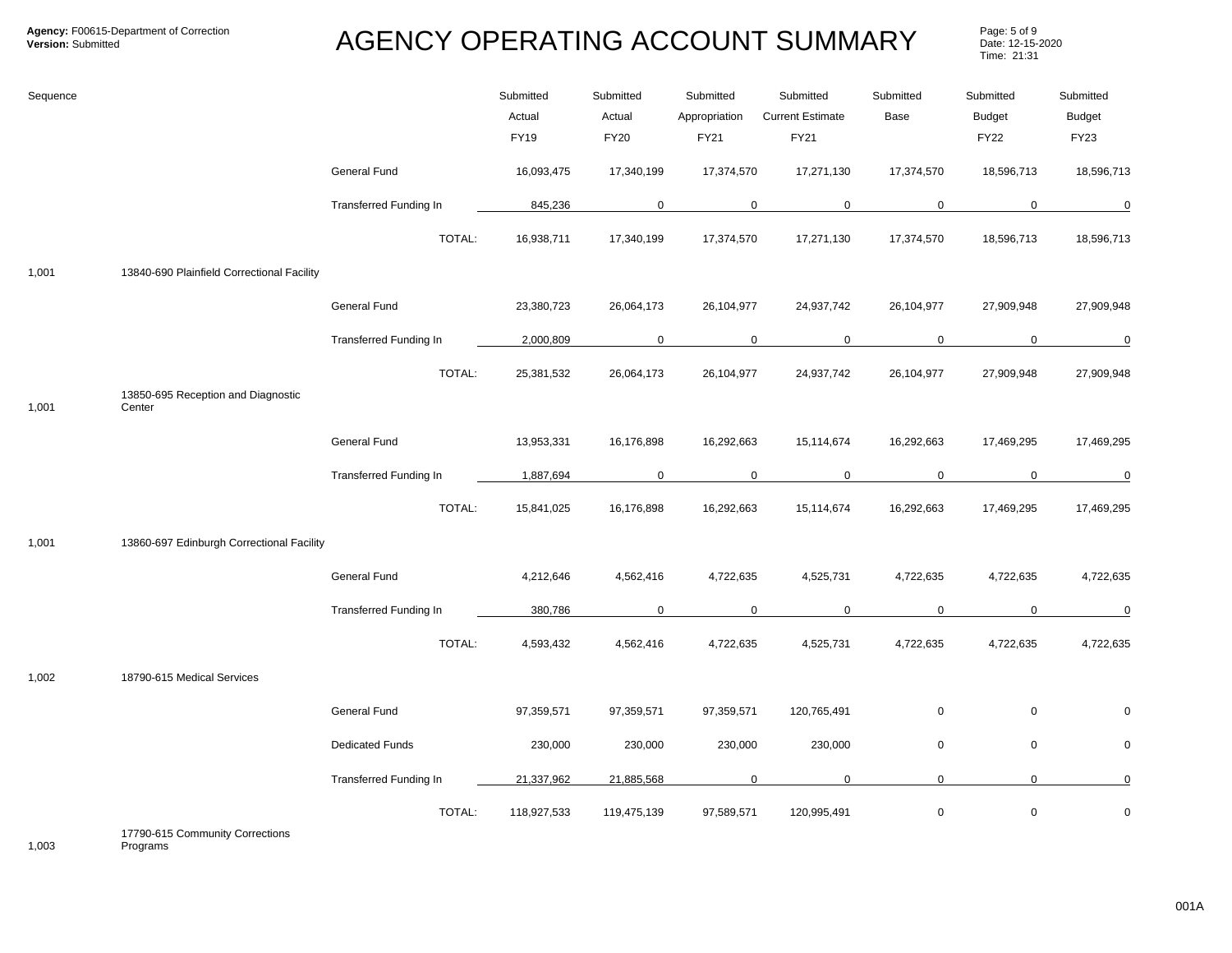Page: 6 of 9<br>Date: 12-15-2020 Time: 21:31

| Sequence |                                                       |                               | Submitted<br>Actual<br>FY19 | Submitted<br>Actual<br><b>FY20</b> | Submitted<br>Appropriation<br>FY21 | Submitted<br><b>Current Estimate</b><br>FY21 | Submitted<br>Base | Submitted<br><b>Budget</b><br><b>FY22</b> | Submitted<br><b>Budget</b><br>FY23 |
|----------|-------------------------------------------------------|-------------------------------|-----------------------------|------------------------------------|------------------------------------|----------------------------------------------|-------------------|-------------------------------------------|------------------------------------|
|          |                                                       | General Fund                  | 72,237,656                  | 81,438,496                         | 72,449,242                         | 72,449,242                                   | $\mathbf{1}$      | 61,581,856                                | 61,581,856                         |
| 1,004    | 13500-615 Central Office                              |                               |                             |                                    |                                    |                                              |                   |                                           |                                    |
|          |                                                       | General Fund                  | 43,379,273                  | 22,643,656                         | 25,826,623                         | 21,937,950                                   | 26,372,123        | 26,372,123                                | 26,372,123                         |
| 1,005    | 13430-615 Food Services                               |                               |                             |                                    |                                    |                                              |                   |                                           |                                    |
|          |                                                       | General Fund                  | 39,235,403                  | 36,395,409                         | 36,394,677                         | 38,202,410                                   | $\mathbf 0$       | $\mathbf 0$                               | $\mathbf 0$                        |
|          |                                                       | <b>Transferred Funding In</b> | $\mathbf 0$                 | 478,556                            | $\mathsf{O}$                       | $\mathbf 0$                                  | $\mathbf 0$       | $\mathbf 0$                               | $\pmb{0}$                          |
|          |                                                       | TOTAL:                        | 39,235,403                  | 36,873,965                         | 36,394,677                         | 38,202,410                                   | $\pmb{0}$         | $\mathbf 0$                               | $\pmb{0}$                          |
| 1,006    | 16420-615 County Jail Maintenance<br>Contingency Fund |                               |                             |                                    |                                    |                                              |                   |                                           |                                    |
|          |                                                       | General Fund                  | 17,986,369                  | 29,999,822                         | 30,000,000                         | 30,000,000                                   | $\mathbf{1}$      | 30,000,000                                | 30,000,000                         |
|          |                                                       | <b>Transferred Funding In</b> | 19,811,781                  | $\mathbf 0$                        | 0                                  | $\mathbf 0$                                  | 0                 | $\mathbf 0$                               | $\overline{0}$                     |
|          |                                                       | TOTAL:                        | 37,798,150                  | 29,999,822                         | 30,000,000                         | 30,000,000                                   | $\mathbf{1}$      | 30,000,000                                | 30,000,000                         |
| 1,007    | 99418-615 Hepatitis C Treatment                       |                               |                             |                                    |                                    |                                              |                   |                                           |                                    |
|          |                                                       | General Fund                  | $\mathbf 0$                 | $\mathbf 0$                        | $\mathsf{O}$                       | $\mathbf 0$                                  | $\mathbf 0$       | 19,682,000                                | 24,037,000                         |
| 1,008    | 13770-615 Educational Services                        |                               |                             |                                    |                                    |                                              |                   |                                           |                                    |
|          |                                                       | General Fund                  | 8,873,602                   | 11,314,949                         | 11,404,900                         | 11,975,297                                   | $\mathsf 0$       | $\mathbf 0$                               | $\mathbf 0$                        |
|          |                                                       | Transferred Funding In        | 1,200,193                   | 1,098,010                          | 0                                  | $\mathbf 0$                                  | $\mathbf 0$       | $\mathbf 0$                               | $\pmb{0}$                          |
|          |                                                       | TOTAL:                        | 10,073,795                  | 12,412,959                         | 11,404,900                         | 11,975,297                                   | $\mathbf 0$       | $\mathbf 0$                               | $\mathbf 0$                        |
| 1,009    | 13400-615 County Jail Misdemeanant<br>Housing         |                               |                             |                                    |                                    |                                              |                   |                                           |                                    |
| 1,010    | 13580-615 Information Management<br>Services          | <b>General Fund</b>           | 4,152,639                   | 4,152,639                          | 4,152,639                          | 4,152,639                                    | $\mathbf{1}$      | 4,152,639                                 | 4,152,639                          |
|          |                                                       | General Fund                  | 1,111,544                   | 1,506,482                          | 1,374,209                          | 3,144,931                                    | 1,374,209         | 1,374,209                                 | 1,374,209                          |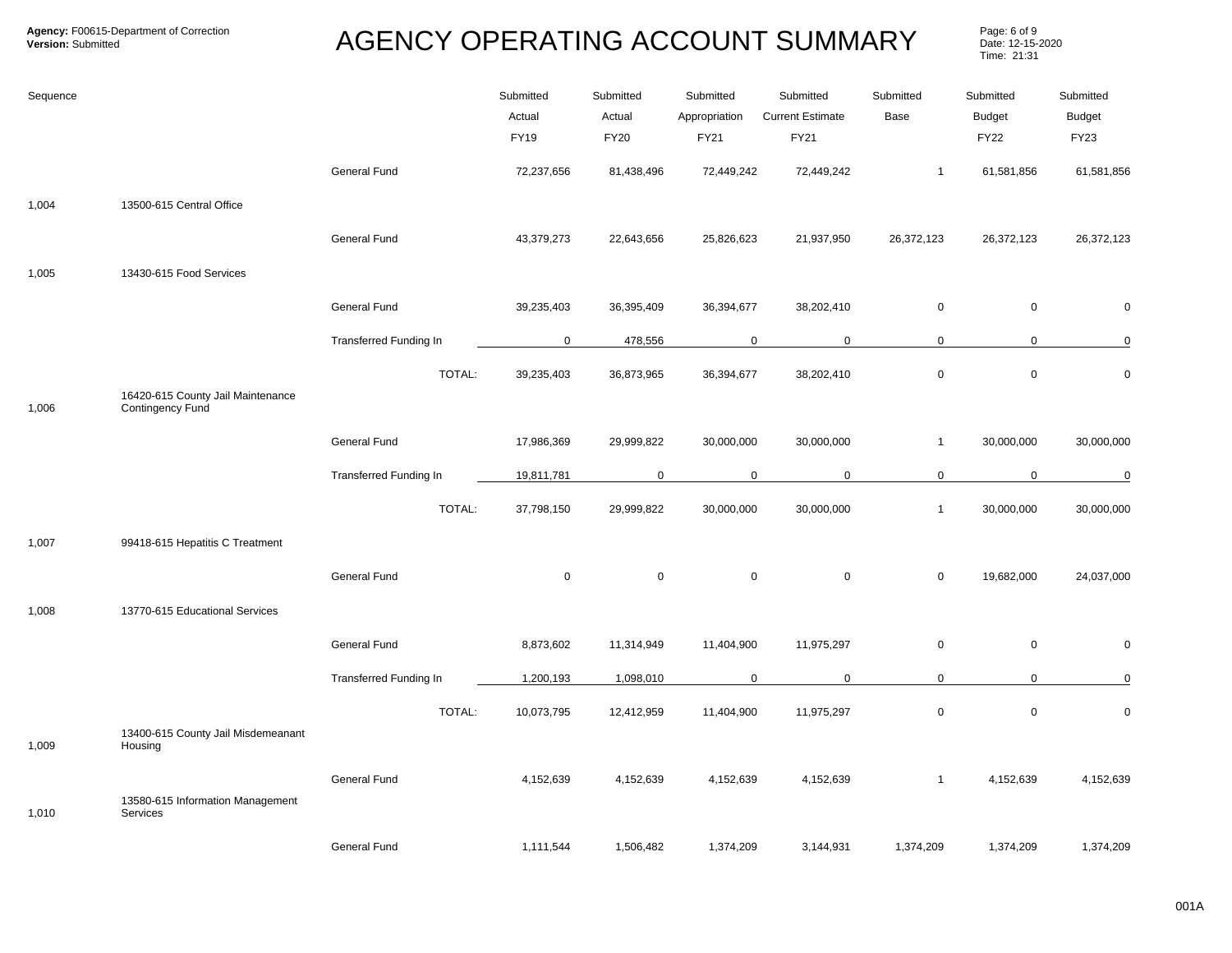Page: 7 of 9<br>Date: 12-15-2020 Time: 21:31

| Sequence |                                                                |                        | Submitted<br>Actual<br><b>FY19</b> | Submitted<br>Actual<br>FY20 | Submitted<br>Appropriation<br><b>FY21</b> | Submitted<br><b>Current Estimate</b><br>FY21 | Submitted<br>Base | Submitted<br><b>Budget</b><br><b>FY22</b> | Submitted<br><b>Budget</b><br><b>FY23</b> |
|----------|----------------------------------------------------------------|------------------------|------------------------------------|-----------------------------|-------------------------------------------|----------------------------------------------|-------------------|-------------------------------------------|-------------------------------------------|
|          |                                                                | Transferred Funding In | 228,526                            | 1,712,643                   | 0                                         | $\pmb{0}$                                    | $\mathsf 0$       | $\mathbf 0$                               | $\overline{0}$                            |
| 1,011    | 17006-615 Juvenile Detention Alternatives<br>Initiative (JDAI) | TOTAL:                 | 1,340,070                          | 3,219,125                   | 1,374,209                                 | 3,144,931                                    | 1,374,209         | 1,374,209                                 | 1,374,209                                 |
|          |                                                                | General Fund           | 3,021,997                          | 2,572,027                   | 3,017,447                                 | 3,004,428                                    | 3,017,447         | 3,017,447                                 | 3,017,447                                 |
| 1,012    | 13470-615 Staff Development and Training                       | General Fund           | 2,543,091                          | 2,771,393                   | 2,600,712                                 | 2,587,827                                    | 2,600,712         | 2,600,712                                 | 2,600,712                                 |
| 1,013    | 13830-615 Juvenile Transition                                  |                        |                                    |                             |                                           |                                              |                   |                                           |                                           |
| 1,014    | 15360-615 Central Emergency Response                           | General Fund           | 1,417,012                          | 1,436,886                   | 1,436,884                                 | 1,928,058                                    | 1,436,884         | 1,436,884                                 | 1,436,884                                 |
| 1,015    | 13460-615 Adult Contract Beds                                  | General Fund           | 1,334,340                          | 1,283,633                   | 1,368,857                                 | 1,425,754                                    | 1,368,857         | 1,368,857                                 | 1,368,857                                 |
|          |                                                                | General Fund           | 1,362,103                          | 1,219,644                   | 1,048,200                                 | 1,197,666                                    | 1,048,200         | 1,048,200                                 | 1,048,200                                 |
| 1,016    | 13510-615 Parole Board                                         |                        |                                    |                             |                                           |                                              |                   |                                           |                                           |
| 1,017    | 17009-615 Hoosier Initiative for Re-Entry<br>(HIRE)            | <b>General Fund</b>    | 862,593                            | 880,254                     | 887,990                                   | 958,348                                      | 887,990           | 887,990                                   | 887,990                                   |
|          |                                                                | General Fund           | $\mathbf 0$                        | $\mathbf 0$                 | 648,742                                   | 648,742                                      | 648,742           | 648,742                                   | 648,742                                   |
| 1,018    | 17760-615 Media and Communications                             |                        |                                    |                             |                                           |                                              |                   |                                           |                                           |
| 1,019    | 13390-615 Escapee Counsel and Trial<br>Expense                 | <b>General Fund</b>    | 247,803                            | 306,386                     | 0                                         | 242,294                                      | 242,294           | 242,294                                   | 242,294                                   |
|          |                                                                | General Fund           | 284,489                            | 237,176                     | 199,736                                   | 250,000                                      | 199,736           | 199,736                                   | 199,736                                   |

1,020 13368-615 Exoneration Fund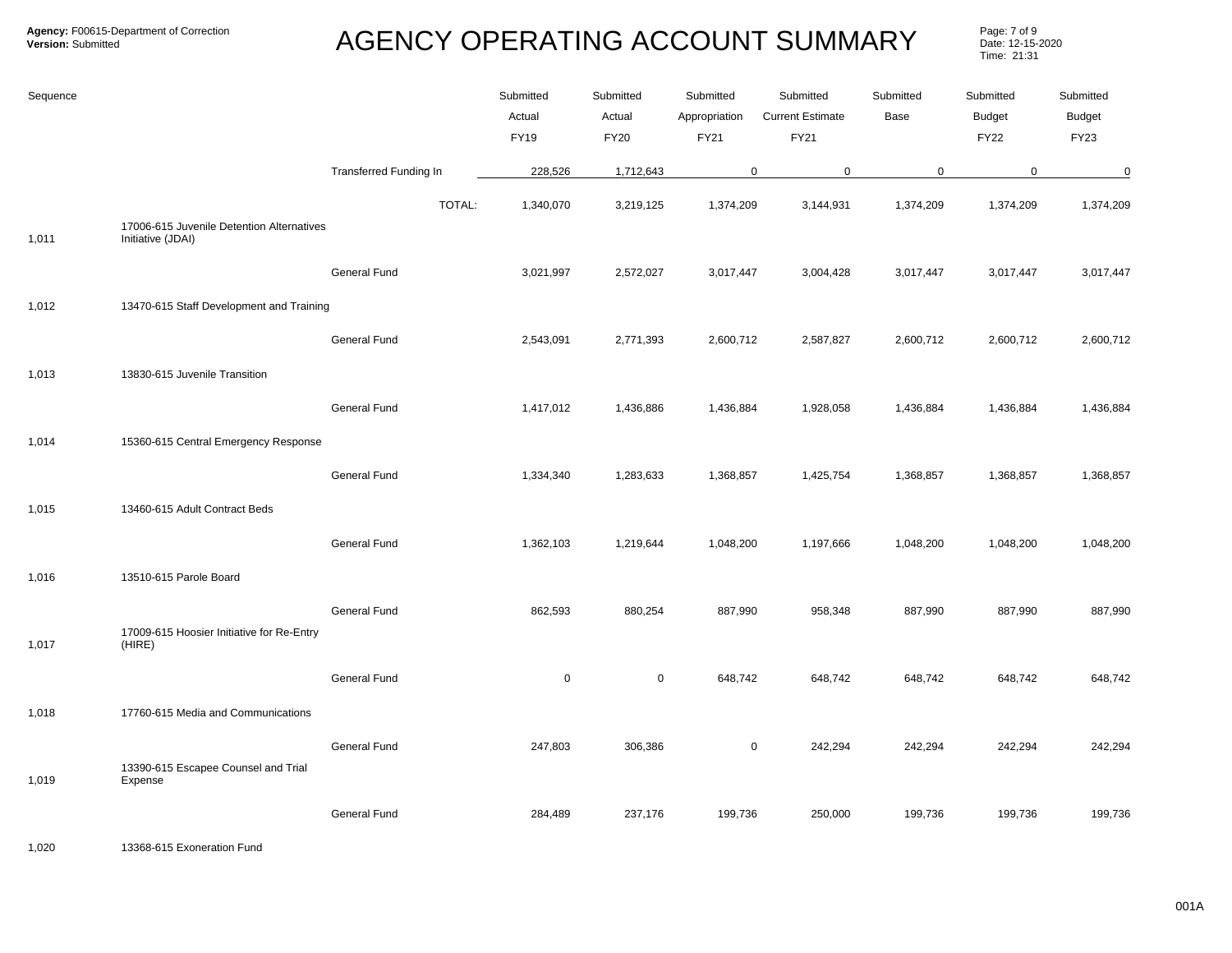Page: 8 of 9<br>Date: 12-15-2020 Time: 21:31

| Sequence |                                                      |                        | Submitted<br>Actual<br><b>FY19</b> | Submitted<br>Actual<br>FY20 | Submitted<br>Appropriation<br>FY21 | Submitted<br><b>Current Estimate</b><br><b>FY21</b> | Submitted<br>Base | Submitted<br><b>Budget</b><br><b>FY22</b> | Submitted<br><b>Budget</b><br><b>FY23</b> |
|----------|------------------------------------------------------|------------------------|------------------------------------|-----------------------------|------------------------------------|-----------------------------------------------------|-------------------|-------------------------------------------|-------------------------------------------|
| 1,021    | 43912-615 Correctional Facilities Calling<br>System  | <b>General Fund</b>    | $\mathbf 0$                        | $\mathbf 0$                 | $\mathsf 0$                        | $\mathsf 0$                                         | $\mathbf 0$       | $\mathbf{1}$                              | $\mathbf{1}$                              |
|          | 17710-615 Excess Of \$1.5 Mil From 515               | <b>Dedicated Funds</b> | 4,590,329                          | 13,224,759                  | 9,101,332                          | 11,609,000                                          | 7,736,132         | 7,736,132                                 | 7,736,132                                 |
| 1,022    | Fund<br>31320-615 DOC Victim & Witness               | <b>Dedicated Funds</b> | 3,494,607                          | 846,203                     | $\mathbf 0$                        | 122,907                                             | 122,907           | 122,907                                   | 122,907                                   |
| 1,023    | Assistance                                           | <b>Dedicated Funds</b> | 83,824                             | 140,083                     | 284,467                            | 284,467                                             | 241,797           | 241,797                                   | 241,797                                   |
| 1,024    | 33310-615 Drug Abuse Prevention                      | <b>Dedicated Funds</b> | 150,000                            | 150,000                     | 150,000                            | 150,000                                             | 127,500           | 127,500                                   | 127,500                                   |
| 1,025    | 47910-615 Social Security Incentive                  |                        |                                    |                             |                                    |                                                     |                   |                                           |                                           |
| 1,026    | 46825-615 Sex and Violent Offender<br>Administration | <b>Dedicated Funds</b> | 72,339                             | 115,585                     | 36,882                             | 36,882                                              | 31,350            | 31,350                                    | 31,350                                    |
| 1,027    | 47205-615 Annie Casey Project                        | <b>Dedicated Funds</b> | 100,557                            | 40,919                      | $\mathsf 0$                        | 36,375                                              | 36,375            | 36,375                                    | 36,375                                    |
|          |                                                      | <b>Dedicated Funds</b> | $\mathsf 0$                        | 17,312                      | $\mathsf 0$                        | $\mathsf 0$                                         | $\mathsf 0$       | $\mathbf 0$                               | $\mathbf 0$                               |
| 1,028    | 62540-615 DOC DHHS Fund                              | <b>Federal Funds</b>   | 5,610,835                          | 1,546,979                   | 4,551,549                          | 4,551,549                                           | 3,868,817         | 3,868,817                                 | 3,868,817                                 |
| 1,029    | 62500-615 Dept. of Correction - USDOE<br>Grants      | <b>Federal Funds</b>   | 2,031,866                          | 1,256,031                   | 1,320,582                          | 1,320,582                                           | 1,122,495         | 1,122,495                                 | 1,122,495                                 |
| 1,030    | 62510-615 Dept. of Correction- DOJ Fund              |                        |                                    |                             |                                    |                                                     |                   |                                           |                                           |
|          |                                                      | <b>Federal Funds</b>   | 1,362,861                          | 889,407                     | 689,588                            | 689,588                                             | 586,150           | 586,150                                   | 586,150                                   |